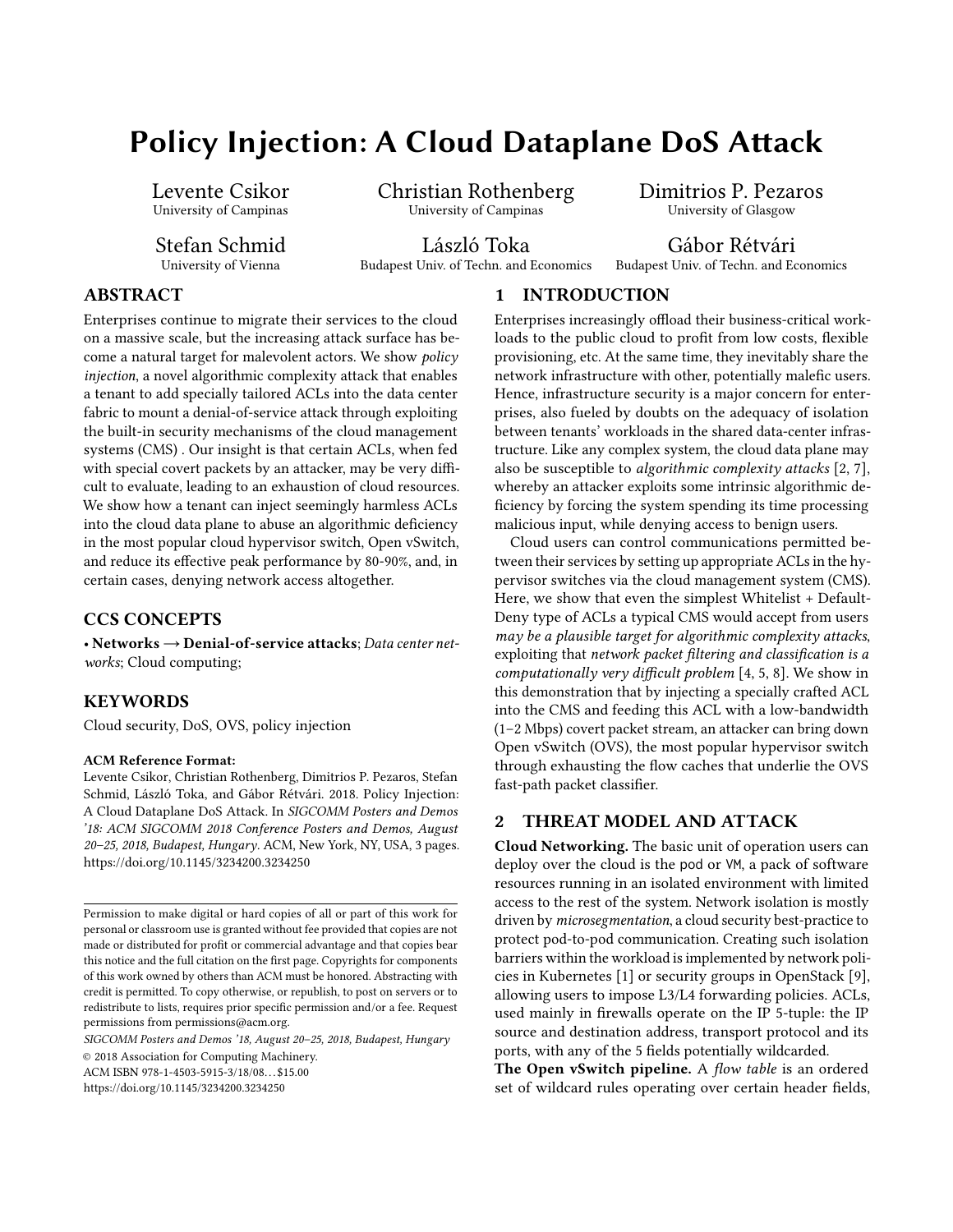<span id="page-1-1"></span>SIGCOMM Posters and Demos '18, August 20–25, 2018, Budapest, Hungary Contract Cass Contract Contract al.

---------------<br>Server Node 2  $ip\_src$  action

> <span id="page-1-2"></span>00001010 \*\*\*\*\*\*\* (a) Binary

Server Node 1 ÑĒ Data Center Fabric

Figure 1: Architecture: The attacker installs ACLs at the virtual ports marked by red dots.

and a set of packet processing primitives (i.e., actions) to be applied to matching packets. For increased flexibility, OVS permits flow rules to overlap; if multiple rules in the flow table match, the one added first will be applied. However, this makes packet classification rather complex since, even in the case of non-overlapping flow rules, the complexity of any wildcard rule matching algorithm could be exponential [\[5\]](#page-2-4).

To fasten packet classification, OVS relies on the fast-path/ slow-path separation principle. The first packet of each flow is subjected to full flow-table processing on the slow path, and the flow-specific rules and actions are then cached in the fast path, which can then process the rest of the flow's packets efficiently. The fast path comprises two layers of flow caches: the microflow cache implements an exact-match store over all header fields; and the megaflow cache (MF) uses tuplespace search (TSS): entries matching on the same header fields are collected into a hash in which masked packet headers can be found fast. To reduce complexity, the slow path ensures that MF entries are non-overlapping, resulting in masks and associated hashes are searched sequentially until the first matching entry is found. This means that even if hash lookup is  $O(1)$ , the TSS algorithm still has to iterate through all hashes assigned to different masks, rendering TSS a costly linear search when there are lots of masks. In this note we show that this OVS flow cache infrastructure is inherently vulnerable to algorithmic-complexity attacks.

Architecture. To launch the attack as a user, we need the following ingredients: (i) the capability to define ACLs between our pods/VMs (this is provided by CMS APIs<sup>[1](#page-1-0)</sup>); (ii) a set of malicious ACLs; and (iii) an adversarial packet sequence, which will trash the MF with excess entries and masks, effectively sparking the DoS attack by triggering the above algorithmic deficiency (linear search) of the TSS scheme.

The test setup (see Fig. [1\)](#page-1-1) comprises two server nodes, a data center fabric, and hypervisor switches (OVS in our case) providing network services to the pods/VMs provisioned at each server. First, the attacker injects an ACL to allow communication from 10.0.0.0/8 to her pods/VMs and deny everything else, resulting in the flow table shown

|                          | 00001010 | allow |          |          | ---- |  |
|--------------------------|----------|-------|----------|----------|------|--|
|                          |          |       | 00010000 | 11110000 | deny |  |
|                          | ******** | deny  | 00000000 | 11111000 | deny |  |
| (a) Binary ACL repre-    |          |       | 00001100 | 11111100 | deny |  |
| sentation of the single- |          |       | 00001000 | 11111110 | deny |  |
| field network policy     |          |       | 00001011 | 11111111 | deny |  |
|                          |          |       |          |          |      |  |

(b) Resultant non-overlapping MF entries

Key Mask Action 00001010 111111111 allow 10000000 10000000 deny<br>01000000 11000000 deny

<span id="page-1-3"></span> $0.00100000$  11100000 deny

11000000 deny

<span id="page-1-4"></span>Figure 2: Simple ACL and the corresponding MF cache.



Figure 3: OVS degradation in Kubernetes: Attacker feeds her ACL with low-bandwidth packets at  $60^{th}$  sec

in Fig. [2a.](#page-1-2) Note that there are different strategies to convert a flow table into a non-overlapping form: OVS in particular tries to wildcard as many bits as possible to get the broadest possible rules. This strategy results in an exact-match entry for the allow-rule and 8 different key-mask pairs for testing the rest of the header bits (see Fig. [2b\)](#page-1-3). We also need a packet sequence that will populate the MF with the "required" entries, but we omit the details in the interest of space. This technique creates 8 masks and so 8 iterations for executing the TSS. In the demo, we show how to extend this approach to launch an effective DoS attack.

During the demo, we will show how our technique can be applied to an arbitrary number of protocol fields, each resulting in a significant increase in the number of MF entries and masks in OVS. We will demonstrate that, by setting only 2 ACL rules matching solely on the IP source address and the L4 destination port (both ACLs are supported by Kubernetes/OpenStack), one can increase the MF masks/entries to 512 in OVS, slowing it down to 10% of the peak performance.

Then, we will show that, if the CMS allows us to also filter on the L4 source port (the Kubernetes networking plugin Calico does this), our attack technique can produce enough masks (8192) to a full-blown DoS attack (see Fig. [3\)](#page-1-4). Attendees will also be engaged in discussions of, and be exposed to potential work-in-progress mitigation techniques and their trade-offs (e.g., joint troubleshooting techniques by tenants and provider [\[3\]](#page-2-8), improved heuristics in OVS, flow cache-less softswitches [\[6\]](#page-2-9)). Accompanying material can be found at [https://github.com/ cslev/ovsdos](https://github.com/cslev/ovsdos).

<span id="page-1-0"></span><sup>&</sup>lt;sup>1</sup>Note that tenants have no direct access to the underlying resources, and ACLs can only be defined among their own services.